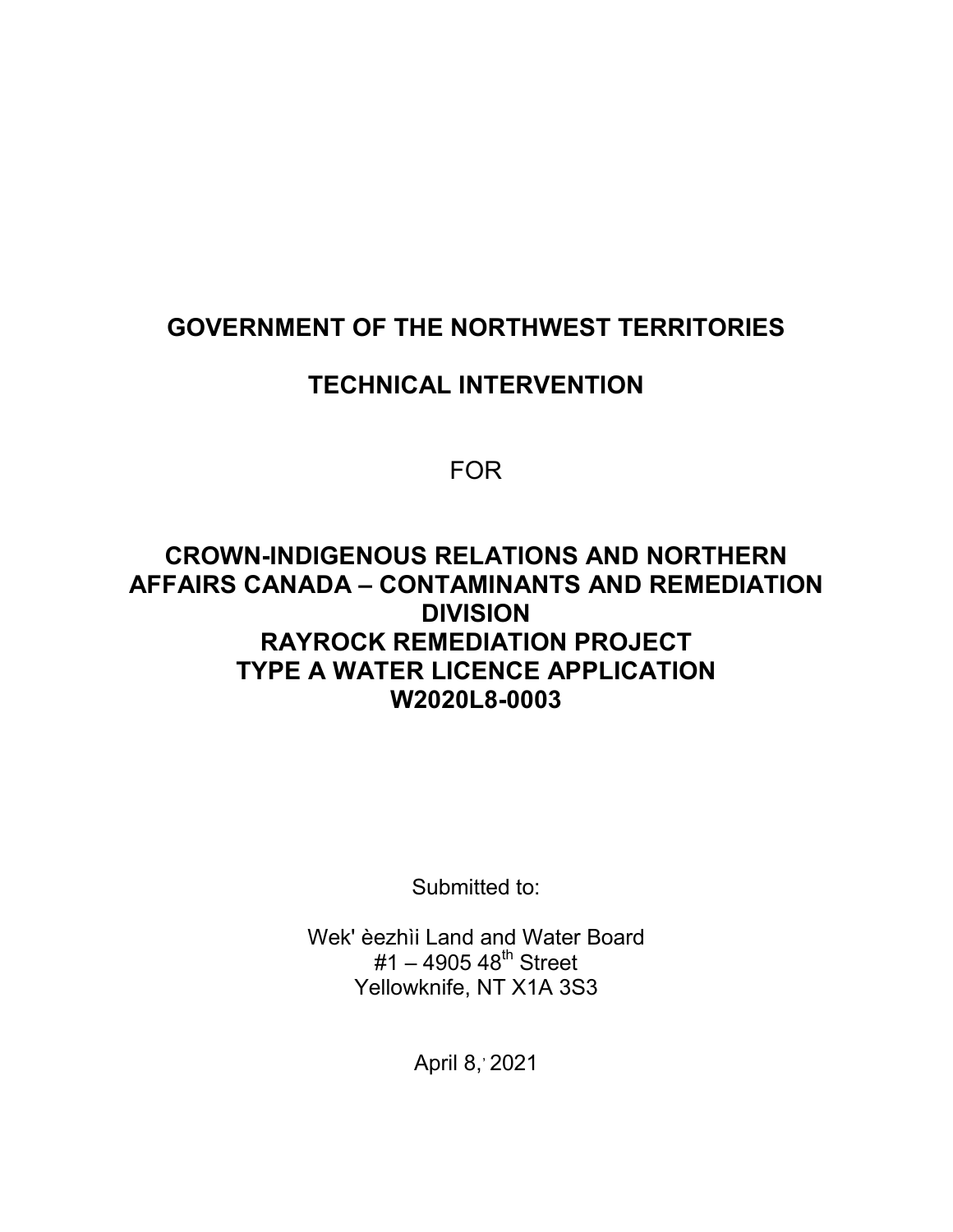#### **TABLE OF CONTENTS**

| 1.0 |                                                                     |  |  |
|-----|---------------------------------------------------------------------|--|--|
| 1.1 |                                                                     |  |  |
| 1.2 |                                                                     |  |  |
| 2.0 |                                                                     |  |  |
| 3.0 |                                                                     |  |  |
| 3.1 |                                                                     |  |  |
|     | 3.1.1                                                               |  |  |
|     | 3.1.2                                                               |  |  |
|     | 3.1.3                                                               |  |  |
| 3.2 |                                                                     |  |  |
| 4.0 |                                                                     |  |  |
| 4.1 |                                                                     |  |  |
| 4.2 |                                                                     |  |  |
| 4.3 |                                                                     |  |  |
| 5.0 |                                                                     |  |  |
| 6.0 |                                                                     |  |  |
| 6.1 |                                                                     |  |  |
| 6.2 |                                                                     |  |  |
| 6.3 | Total Metals Water Quality Sampling during Sedimentation Events  13 |  |  |
| 7.0 |                                                                     |  |  |
| 8.0 |                                                                     |  |  |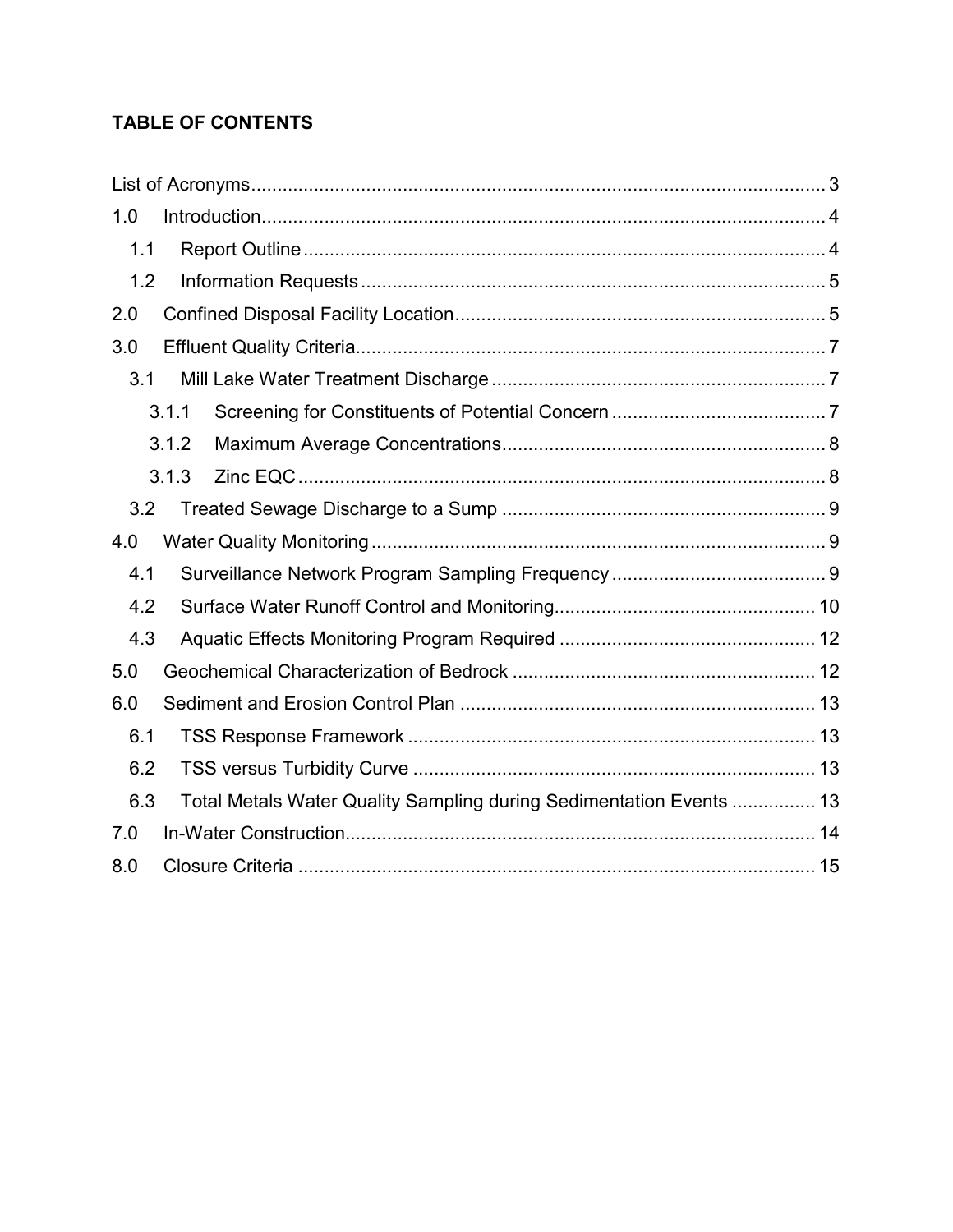# <span id="page-2-0"></span>**List of Acronyms**

| <b>Aquatic Effects Monitoring Program</b>                                 | <b>AEMP</b>          |
|---------------------------------------------------------------------------|----------------------|
| <b>Biochemical Oxygen Demand</b>                                          | <b>BOD</b>           |
| Canadian Council of Ministers of the Environment                          | <b>CCME</b>          |
| <b>Coliform Forming Units</b>                                             | <b>CFU</b>           |
| <b>Constituents of Potential Concern</b>                                  | <b>COPC</b>          |
| <b>Confined Disposal Facility</b>                                         | <b>CDF</b>           |
| Crown-Indigenous Relations and Northern Affairs Canada - Contaminants and |                      |
| <b>Remediation Division</b>                                               | <b>CIRNAC - CARD</b> |
| <b>Effluent Quality Criteria</b>                                          | EQC                  |
| <b>Environment and Climate Change Canada</b>                              | <b>ECCC</b>          |
| Government of the Northwest Territories                                   | <b>GNWT</b>          |
| Human Health and Ecological Risk Assessment                               | <b>HHERA</b>         |
| <b>Information Request</b>                                                | IR.                  |
| <b>Maximum Average Concentration</b>                                      | <b>MAC</b>           |
| <b>Maximum Grab Concentration</b>                                         | <b>MGC</b>           |
| Mackenzie Valley Land and Water Board                                     | <b>MVLWB</b>         |
| <b>Parameter of Potential Concern</b>                                     | <b>POPC</b>          |
| <b>Potentially Acid-Generating</b>                                        | <b>PAG</b>           |
| <b>Protection of Aquatic Life</b>                                         | <b>PAL</b>           |
| Surveillance Network Program                                              | <b>SNP</b>           |
| Sediment and Erosion Control Plan                                         | <b>SECP</b>          |
| <b>Total Dissolved Solids</b>                                             | <b>TDS</b>           |
| <b>Total Petroleum Hydrocarbons</b>                                       | <b>TPH</b>           |
| <b>Total Suspended Solids</b>                                             | <b>TSS</b>           |
| Wek' èezhìi Land and Water Board                                          | <b>WLWB</b>          |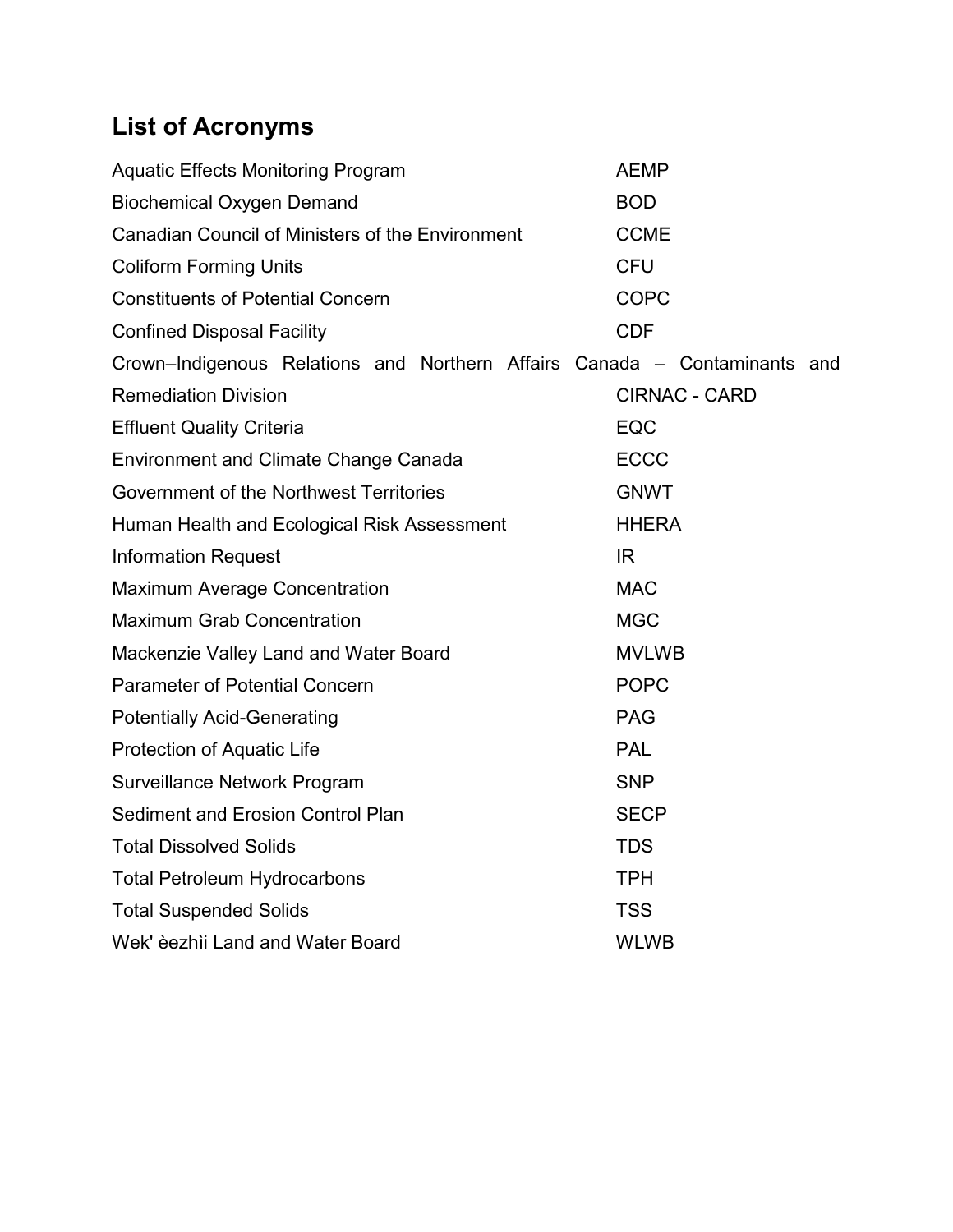### <span id="page-3-0"></span>**1.0 Introduction**

The following concerns and issues have resulted from the Government of the Northwest Territories' (GNWT) review of plans, proposed monitoring programs and submissions as part of the Crown–Indigenous Relations and Northern Affairs Canada – Contaminants and Remediation Division's (CIRNAC-CARD) Rayrock Remediation Project Type A Water Licence Application W2020L8-0003. This technical intervention explains GNWT's concerns and provides recommendations for the Wek' èezhìi Land and Water Board (WLWB)'s consideration. Of note, this submission takes into consideration all of the documents provided during the process up to March 18, 2021.

GNWT appreciates the opportunity to express its concerns and provide recommendations and suggestions to the WLWB. GNWT intends to provide technical input at the public hearing on April 28-30, 2021 to assist the WLWB in making a decision related to the Water Licence Application.

### **1.1 Report Outline**

<span id="page-3-1"></span>This technical intervention is structured to discuss components included within the Water Licence Application and supporting documents. The intervention is divided into the following sections:

Section 1 – Introduction to the technical intervention, information requests (IR) issued following the Technical Session, and GNWT's involvement in the regulatory review;

Section 2 – Discussion of GNWT recommendations related to the location of the Confined Disposal Facility (CDF);

Section 3 – Discussion of GNWT recommendations related to effluent quality criteria (EQC) for Mill Lake treated discharge and treated sewage discharge;

Section 4 – Discussion of GNWT recommendations on water monitoring programs;

Section 5 – Discussion of GNWT recommendations related to the geochemical characterization of bedrock;

Section 6 – Discussion of GNWT recommendations related to sediment and erosion control;

Section 7 – Discussion of GNWT recommendations related to in-water construction;

Section 8 - Discussion of GNWT recommendations related to closure criteria.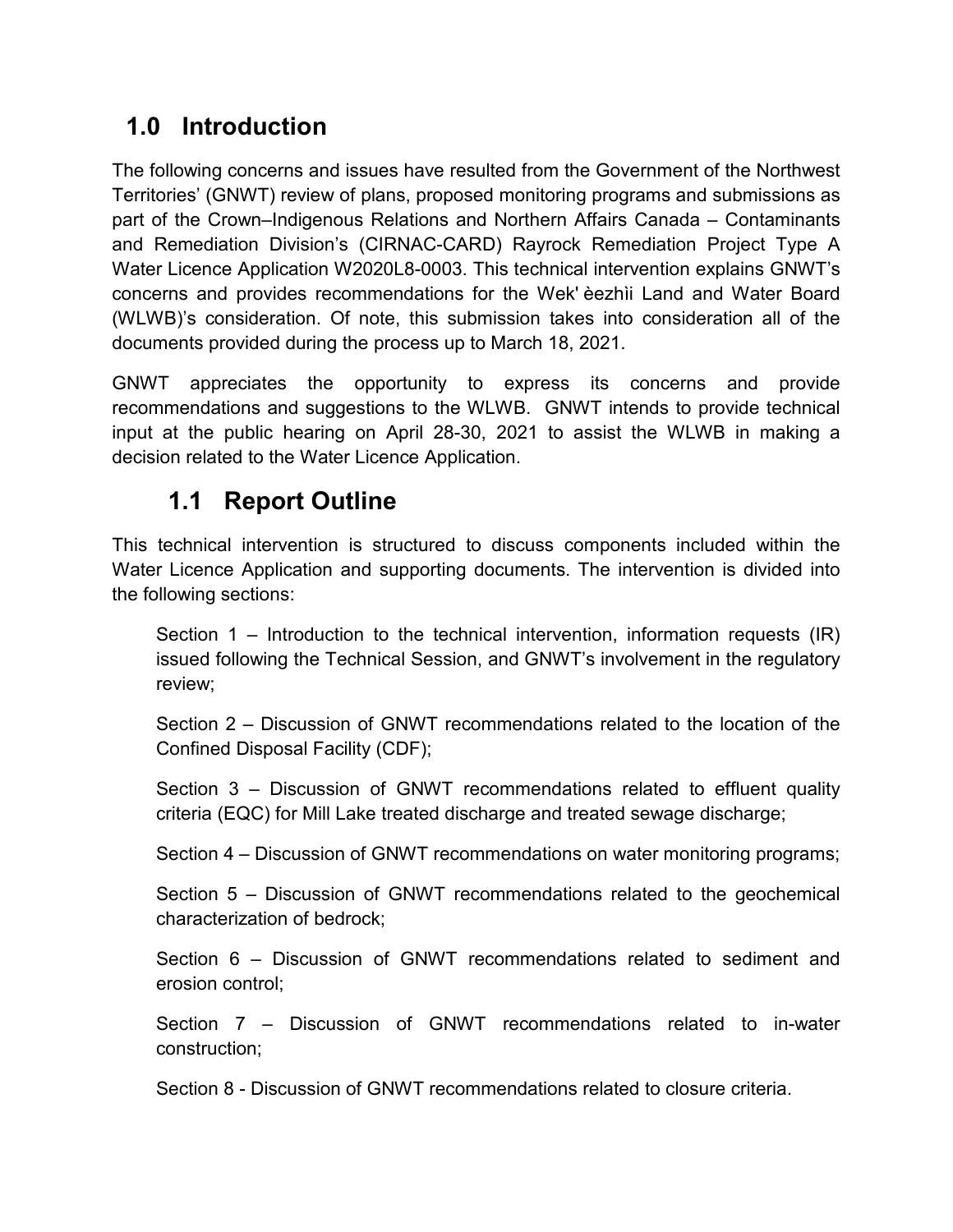### **1.2 Information Requests**

<span id="page-4-0"></span>Following the Technical Session held on January 26-28, 2021, there were three sets of IRs issued. The first set of IRs #1-16 was issued during the Technical Session. Information Request #17 was issued to CIRNAC-CARD on February 9, 2021. CIRNAC-CARD's response was provided on February 16, 2021 and issued for public review and comment. Parties submitted comments on March 2, 2021 and CIRNAC-CARD responded to comments on March 9, 2021. Information requests #18-21 were issued to CIRNAC-CARD on February 16, 2021 as potential scope changes were identified in CIRNAC-CARD's responses to IRs #1-16. CIRNAC-CARD submitted responses on February 24, 2021, reviewers submitted comments on March 11, 2021 and CIRNAC-CARD responded to comments on March 18, 2021.

The GNWT notes that IRs are typically not circulated for public review and comment, however it was advantageous in this case to have additional opportunities to seek information and clarity from CIRNAC-CARD on the proposed project activities.

# <span id="page-4-1"></span>**2.0 Confined Disposal Facility Location**

The GNWT is concerned that the precise location for the Confined Disposal Facility (CDF) within the Mill Lake Drainage Basin is still under review and consideration and no progress in refining the location has been made throughout this process. CIRNAC-CARD indicated in response to IR #21 that there are "conditions under the sediment of Mill Lake that cannot be reasonably assessed." With no plan provided for how conditions can eventually be assessed, it is not clear if or when there will be sufficient information for the CDF to be safely designed within the Mill Lake Drainage Basin.

Prior to issuing IR #21 to CIRNAC-CARD, the Board issued IR #17 "To confirm whether the applicant is considering a different location for the Confined Disposal Facility (CDF) from that which was initially proposed in its Applications." CIRNAC-CARD responded that "the precise location of the CDF within the Mill Lake Drainage Basin is still under review and consideration, and there is a strong possibility that the final configuration will differ from the design location to allow the best fit into the natural variations in the bedrock." CIRNAC-CARD also noted that "Details on the planned location will be provided in the CDF Design Plan which will be submitted to the WLWB in accordance with the timelines communicated in response to IR #16 and that the scale and location of the blasting would be described in the CDF Design Plan and Quarry Management Plan."

In response to IR #21, CIRNAC-CARD stated that "The reason a precise location has not been provided is that, despite several years of attempts at defining conditions under the sediment of Mill Lake, there are conditions that cannot be reasonably assessed (e.g.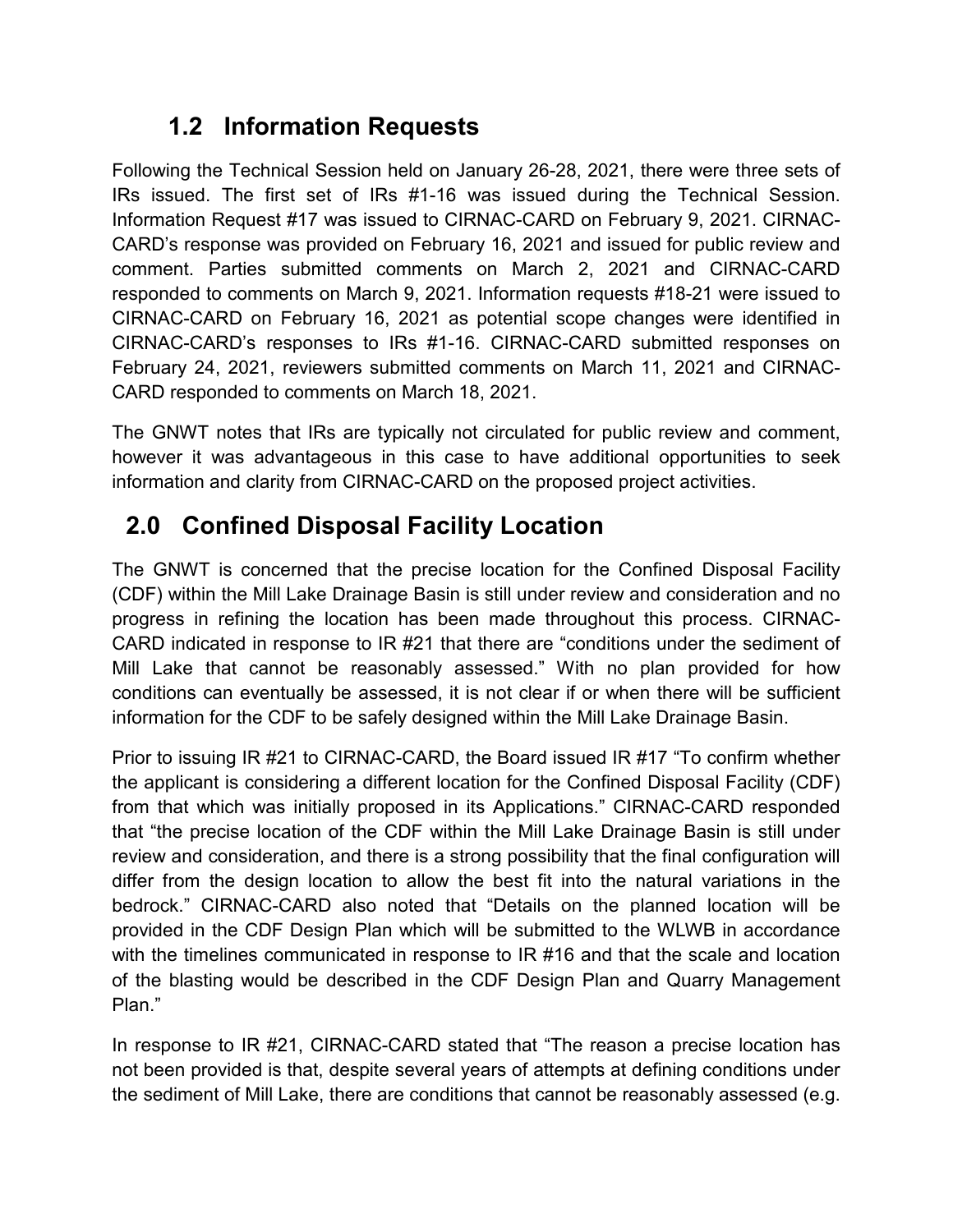sub-sediment clay thickness and condition, bedrock profile, etc.) and some flexibility is required in the design to allow modification based on actual site conditions."

In summary, despite two IRs on this topic, the lack of defined conditions under the sediment of Mill Lake, and the subsequent challenges in defining the location of the CDF are concerning to the GNWT. The design and construction of the CDF is one of the major elements of the proposed remediation work for the Rayrock site. GNWT notes that the inability to determine the exact location and configuration of the CDF is a major uncertainty in this Water Licence application.

The GNWT notes that it is not clear if alternatives to the CDF are currently being considered, or if the lack of known location for the CDF is expected to cause delays in construction. Once Mill Lake is drained, and the water treated and discharged to Sherman Lake, the contaminated sediments at the bottom of Mill Lake will be exposed. Any delays in construction of the CDF will prolong the exposure of these sediments, potentially creating additional challenges for the project.

GNWT notes that CIRNAC-CARD should provide additional information on proposed next steps for further determining the location of the CDF, as well as any other contingency options that are being investigated in the event that an appropriate location for the CDF cannot be found. This information should be provided as soon as possible as it is a major element of the Rayrock Remediation Project around which many remediation elements are designed.

It is not possible for the GNWT to fully assess the level of risk of this project without confidence that the CDF can be appropriately designed and constructed within the Mill Lake Drainage Basin. GNWT notes that it is not clear how a preliminary screening determination can be made without a location for this facility as the CDF could and potentially should be considered a disposal of waste as defined under the *Waters Act*.

Recommendation:

1. GNWT recommends that the Board include a condition in the Water Licence requiring that CIRNAC-CARD provide a schedule of, and additional information on, the proposed plan for further determining the location of the CDF within 30 days of licence issuance.

2. GNWT recommends that CIRNAC-CARD identify mitigations and control measures that will be implemented in the event of delays with CDF construction following the dewatering and treatment of Mill Lake water. These could be provided in the Sediment and Erosion Control Plan (SECP).

3. GNWT recommends that the construction of the CDF not be approved until such time as the Board approves an appropriate location, design and configuration for the facility.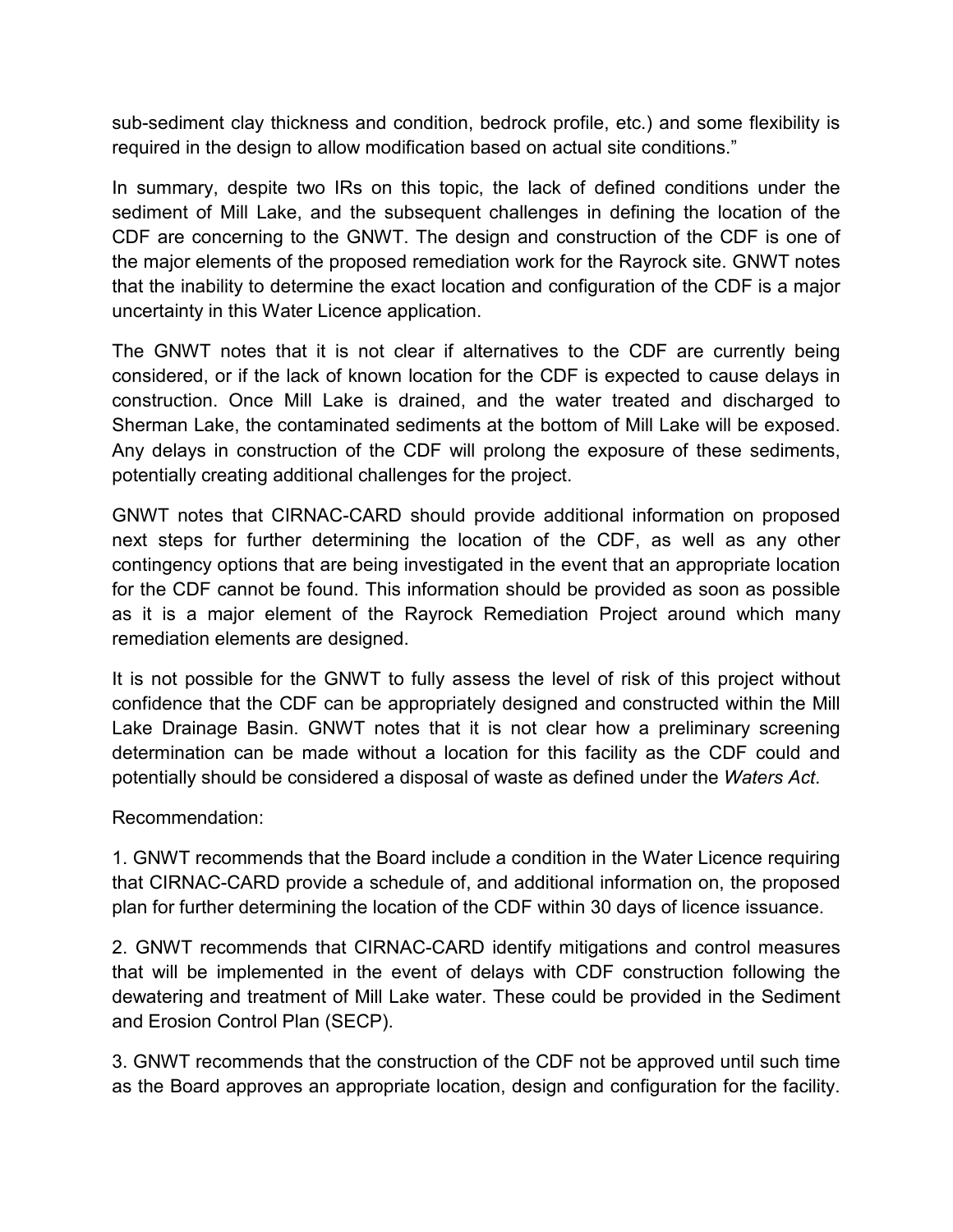The water licence should include a condition that requires the licensee to provide a final location, design and configuration of the CDF which includes an assessment of alternative locations and options for Board review and approval.

# <span id="page-6-0"></span>**3.0 Effluent Quality Criteria**

This section outlines GNWT recommendations on Mill Lake treatment discharge, and treated sewage discharge.

In CIRNAC-CARD's initial application, Effluent Quality Criteria (EQC) were proposed to be in line with Canadian Council for Ministers of the Environment (CCME) protection for aquatic life (PAL). Following discussions at the Technical Session regarding discrepancies between the initial proposed set of EQC, and CIRNAC-CARD's responses to reviewer comments, IR #12 was issued to CIRNAC-CARD to present all proposed EQC and the SNP stations where they would apply. As a result, the intervention is the first opportunity that reviewers have had to comment on the EQC proposed in response to IR #12.

### <span id="page-6-1"></span>**3.1 Mill Lake Water Treatment Discharge**

#### **3.1.1 Screening for Constituents of Potential Concern**

<span id="page-6-2"></span>In their response to IR #12, CIRNAC-CARD presented a revised set of EQC from the initial application. CIRNAC-CARD indicated that the listed parameters with EQC reflect the Constituents of Potential Concern (COPC) from the Human Health and Ecological Risk Assessment (HHERA) for Rayrock. The COPCs identified for the risk assessment for the aquatic environment were copper, fluoride, iron, lithium, and uranium. CIRNAC-CARD also included zinc, total ammonia, nitrate and nitrite as recommended by GNWT in review comments, and further discussed by parties at the technical session.

GNWT notes that the list of proposed EQC in response to IR #12 does not include EQC for total suspended solids (TSS) or total petroleum hydrocarbons (TPH).

In relation to TSS, CIRNAC-CARD stated in their response to IR #12 that "water will be filtered to maximize TSS removal as part of the Mill Lake Water Treatment process." CIRNAC-CARD also stated that "TSS concentrations will have to be low to achieve compliance for the metals and cannot be provided as a strict value. Therefore, TSS EQCs are not required." GNWT notes that if TSS concentrations will have to be low to achieve compliance for metals, it is not clear why an EQC for TSS would not be appropriate and achievable.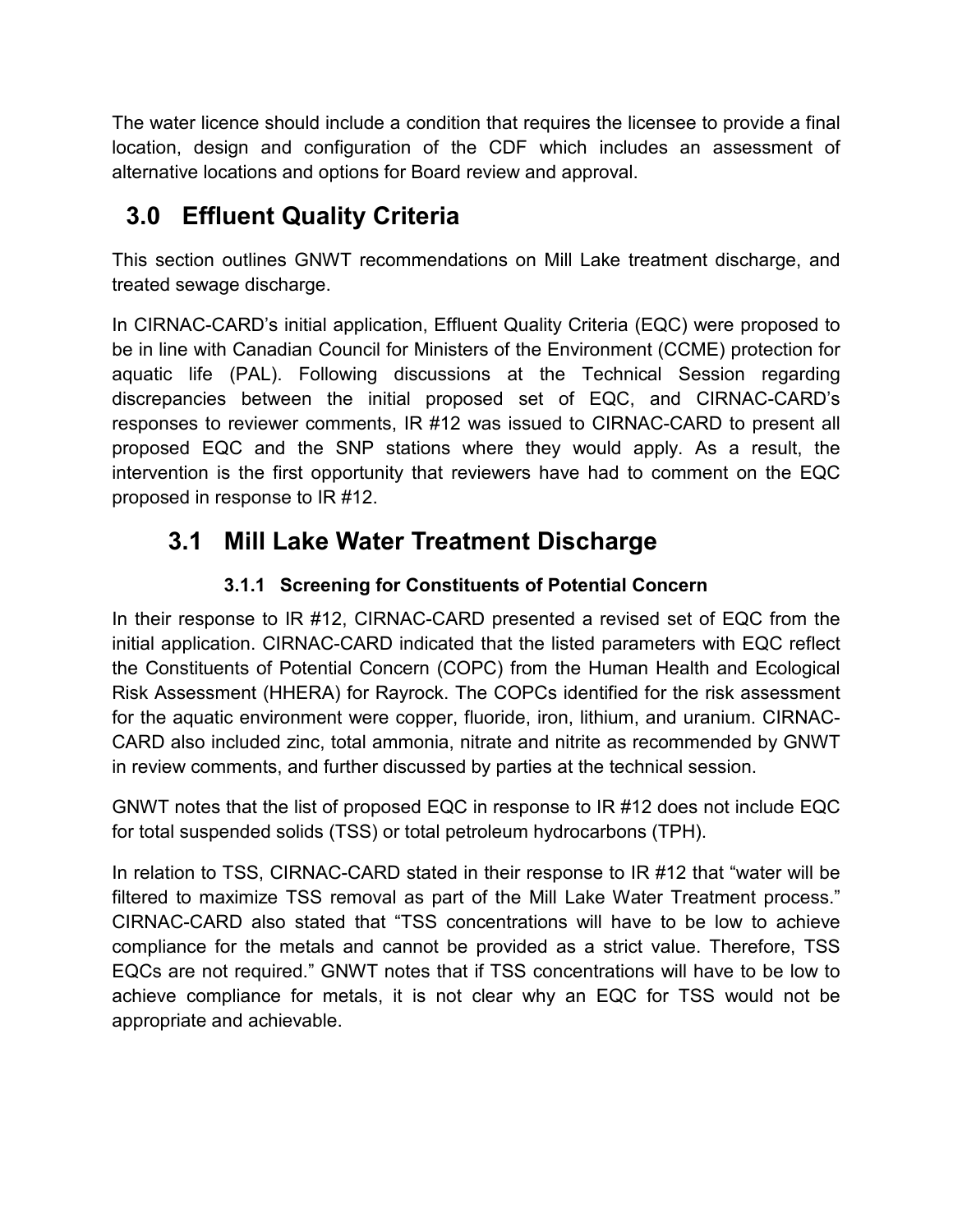Given that there will be heavy equipment operating on site conducting remediation activities, and there will be potential for hydrocarbon spills, EQC for TPH should also be included for discharge to Sherman Lake.

With the addition of EQC for TSS and TPH, GNWT supports the proposed list of parameters to have EQC for discharge to Sherman Lake.

Recommendation:

4. GNWT recommends that EQC for TSS and TPH be added to the list of EQC proposed in response to IR #12. GNWT recommends a maximum average concentration (MAC) of 15 mg/L and maximum grab concentration (MGC) of 25 mg/L for TSS, and a MAC of 5 mg/L for TPH.

#### **3.1.2 Maximum Average Concentrations**

<span id="page-7-0"></span>GNWT notes that the revised set of EQC proposed in response to IR #12 are for MGC, and that CIRNAC-CARD has not proposed MAC values. GNWT is concerned with the absence of proposed MAC EQC. Maximum grab concentrations are developed such that they are allowable for a short period of time, and are not designed for constant discharge to the receiving environment. This is why the MGC is typically double the MAC. GNWT notes that the proposed EQC values should be set as MAC, while the MGC values should be double the proposed MAC values.

Recommendation:

5. GNWT recommends that the proposed EQC values be included in the Water Licence as MAC.

6. GNWT recommends that the Water Licence also include MGC EQC that are double the MAC values.

#### **3.1.3 Zinc EQC**

<span id="page-7-1"></span>CIRNAC-CARD's response to IR #14 includes a table of water quality data for zinc in Sherman Lake with a footnote that states "The majority of results are below method detection limit". GNWT notes that based on this statement, the median value would be a better statistical representation of the water quality of Sherman Lake than an average based on a majority of results below detection.

Further, given the majority of zinc concentrations in Sherman Lake are below detection (third table in IR response #14), a more conservative EQC for zinc would be the minimum calculated guideline for Sherman Lake of 15 ug/L (second table in IR response #14).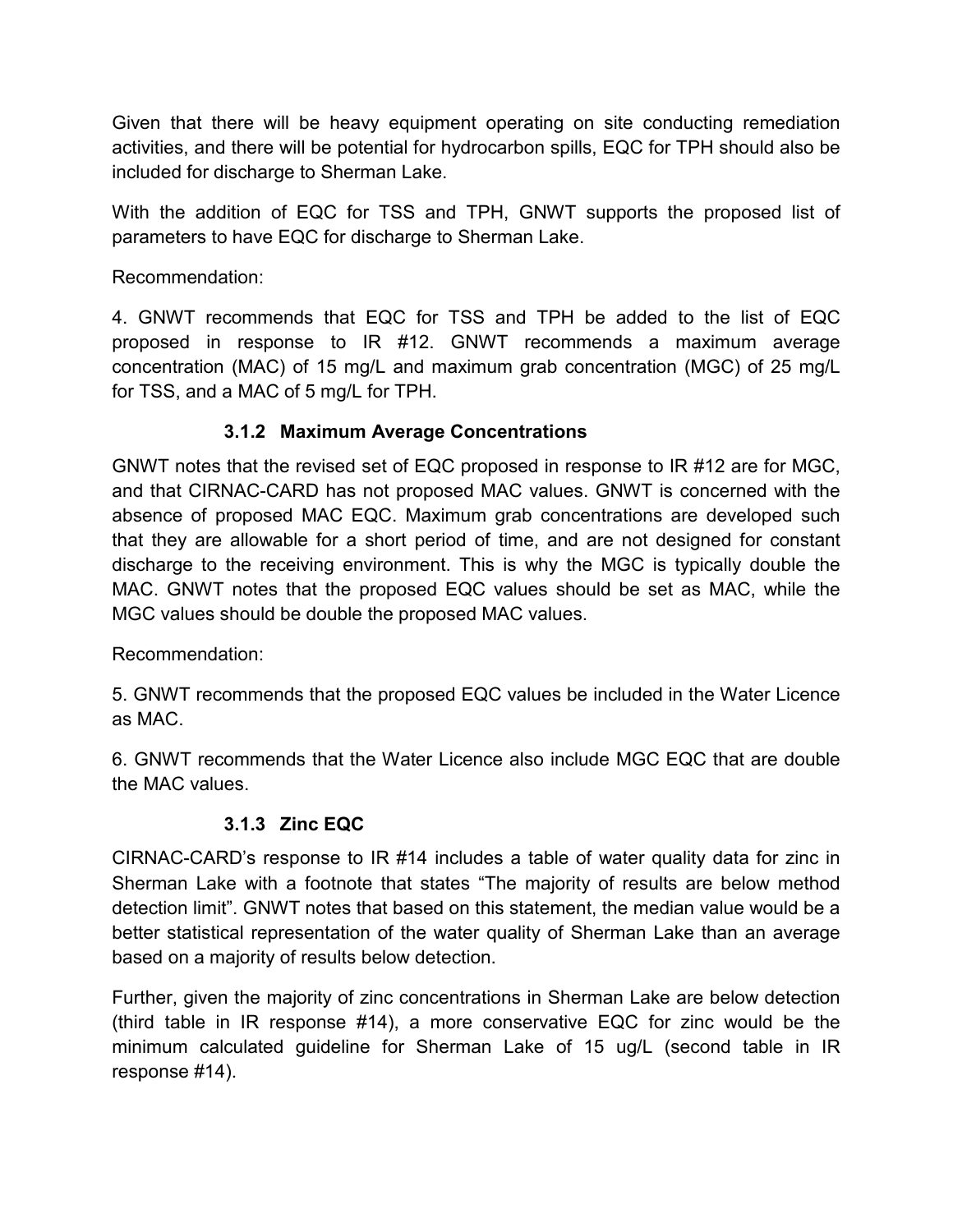Recommendation:

7. GNWT recommends that the zinc MAC EQC be set at 15 µg/L rather than the proposed 23 µg/L, and that MGC be set at 30 µg/L.

### **3.2 Treated Sewage Discharge to a Sump**

<span id="page-8-0"></span>GNWT supports the list of parameters with EQC included for treated sewage, with some modifications recommended for the EQC values.

CIRNAC-CARD's EQC for camp wastewater were consistent between the initial application and the response to IR #12. GNWT notes that the EQC for TSS (100 mg/L) is notably higher than is typically approved in Water Licences (15 mg/L MAC and 25 mg/L MGC). CIRNAC-CARD has not provided rationale for a TSS EQC of 100 mg/L, and therefore GNWT recommends that the maximum average and maximum grab concentrations be set at 15 mg/L and 25 mg/L respectively.

GNWT notes that recent Water Licences have assigned EQC for TPH rather than mineral oil & grease. GNWT supports the value proposed for the hydrocarbon EQC, but recommends it be for TPH as is standard in recent Water Licences, rather than mineral oil & grease.

GNWT notes that the current proposed EQC for fecal coliforms is 10,000 CFU/dL. GNWT recommends that for clarity, and consistency with other licences, this EQC be presented as 10 CFU/100ml.

Recommendation:

8. GNWT recommends that the TSS limits for sewage be revised to 15 mg/L MAC and 25 mg/L MGC.

9. GNWT recommends that the EQC for mineral oil and grease be replaced with a TPH EQC of 5 mg/L MGC.

10. GNWT recommends that for clarity, and consistency with other licences, fecal coliforms EQC be presented as 10 CFU/100ml.

#### <span id="page-8-1"></span>**4.0 Water Quality Monitoring**

# **4.1 Surveillance Network Program Sampling Frequency**

<span id="page-8-2"></span>GNWT maintains their previous recommendation that monitoring at Surveillance Network Program (SNP) stations SNP 1663-1 to SNP 1663-6 and SNP 1663-8 be completed every two weeks during open water.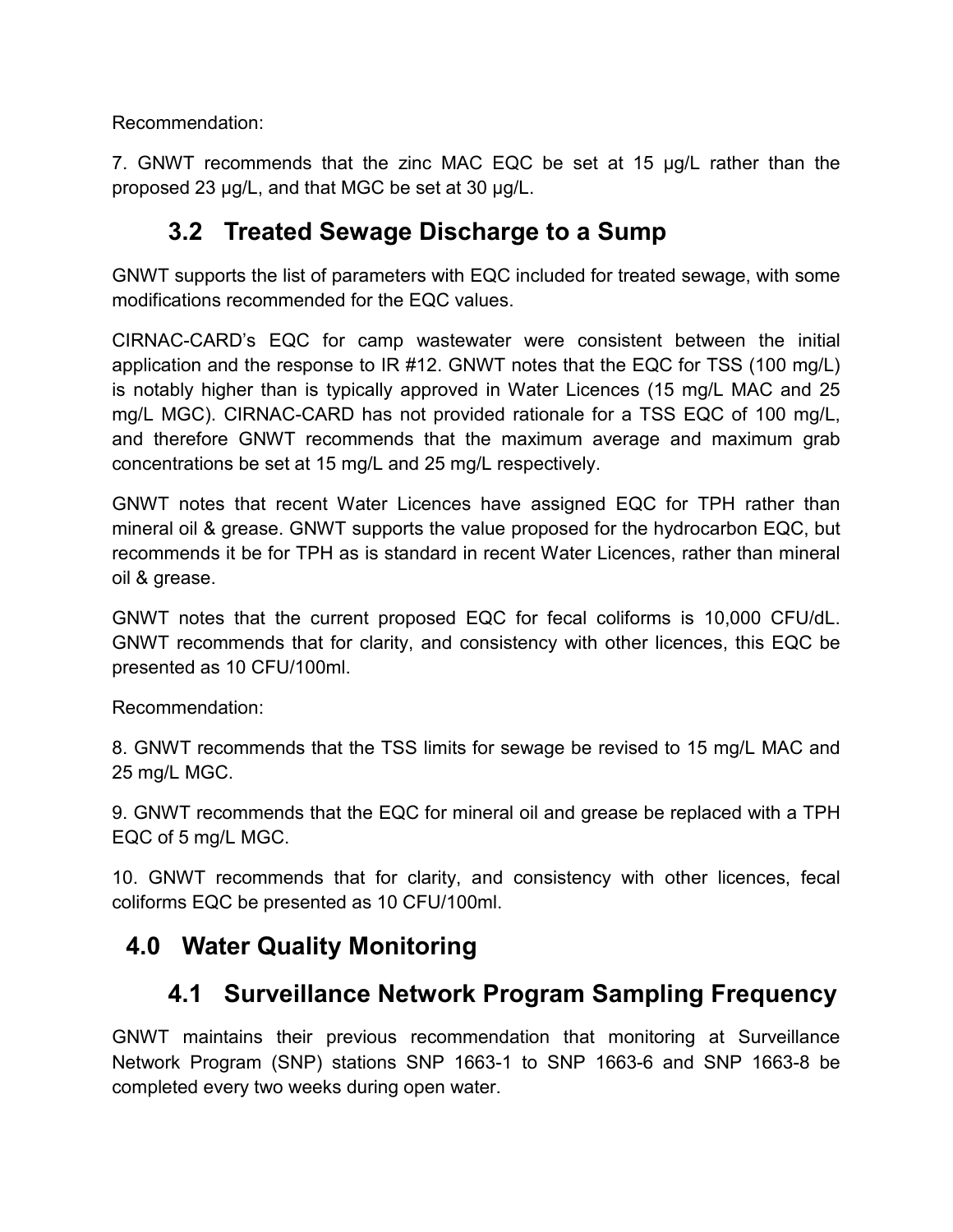In review comments on the initial application, GNWT recommended increased sampling frequency for these stations to every two weeks in order to better monitor any potential changes to the receiving environment during remediation activities. This was further discussed at the Technical Session where GNWT reiterated their recommendations.

In response to IR #13, CIRNAC-CARD provided an update to the proposed SNP. GNWT notes that the sampling frequencies for SNP stations SNP 1663-1 to SNP 1663- 6 and SNP 1663-8 have not been updated from the original proposed frequency of monthly during open water.

GNWT notes that CIRNAC-CARD proposes the following 2 additional SNP stations in their response to IR #13:

- SNP 1663-10 Sherman Lake K: To test the water quality of Sherman Lake near the location of the Mill Lake water discharge to Sherman Lake and at the principal benthic sampling area. The proposed sampling frequency is monthly during open water.
- SNP 1663-11 Camp Wastewater: Compliance point for camp wastewater (all wastewater from camp operations including greywater and toilet wastes). discharge. The proposed sampling frequency is weekly.

GNWT supports the addition of the two above-noted SNP stations, and recommends that sampling occur every two weeks at SNP 1663-10 as recommended above for SNP 1663-1 to SNP 1663-6 and SNP 1663-8. GNWT notes that CIRNAC-CARD could seek to reduce this monitoring frequency at a later date, with sufficient rationale.

GNWT supports the proposed weekly sampling frequency for Camp Wastewater if discharge were to continue beyond a week.

GNWT also supports the revised sampling frequency for SNP 1663-9 New Control Lake A to monthly during open water for background water quality for regional trends.

Recommendation:

11. GNWT recommends that the sampling frequency for SNP stations 1663-1 through to 1663-6, 1663-8 and 1663-10 occur once every two weeks during open water.

#### **4.2 Surface Water Runoff Control and Monitoring**

<span id="page-9-0"></span>GNWT is concerned that precipitation and runoff events during remediation activities may lead to contaminated water entering the receiving environment. Any direct or indirect discharges to the receiving environment must meet the appropriate EQC.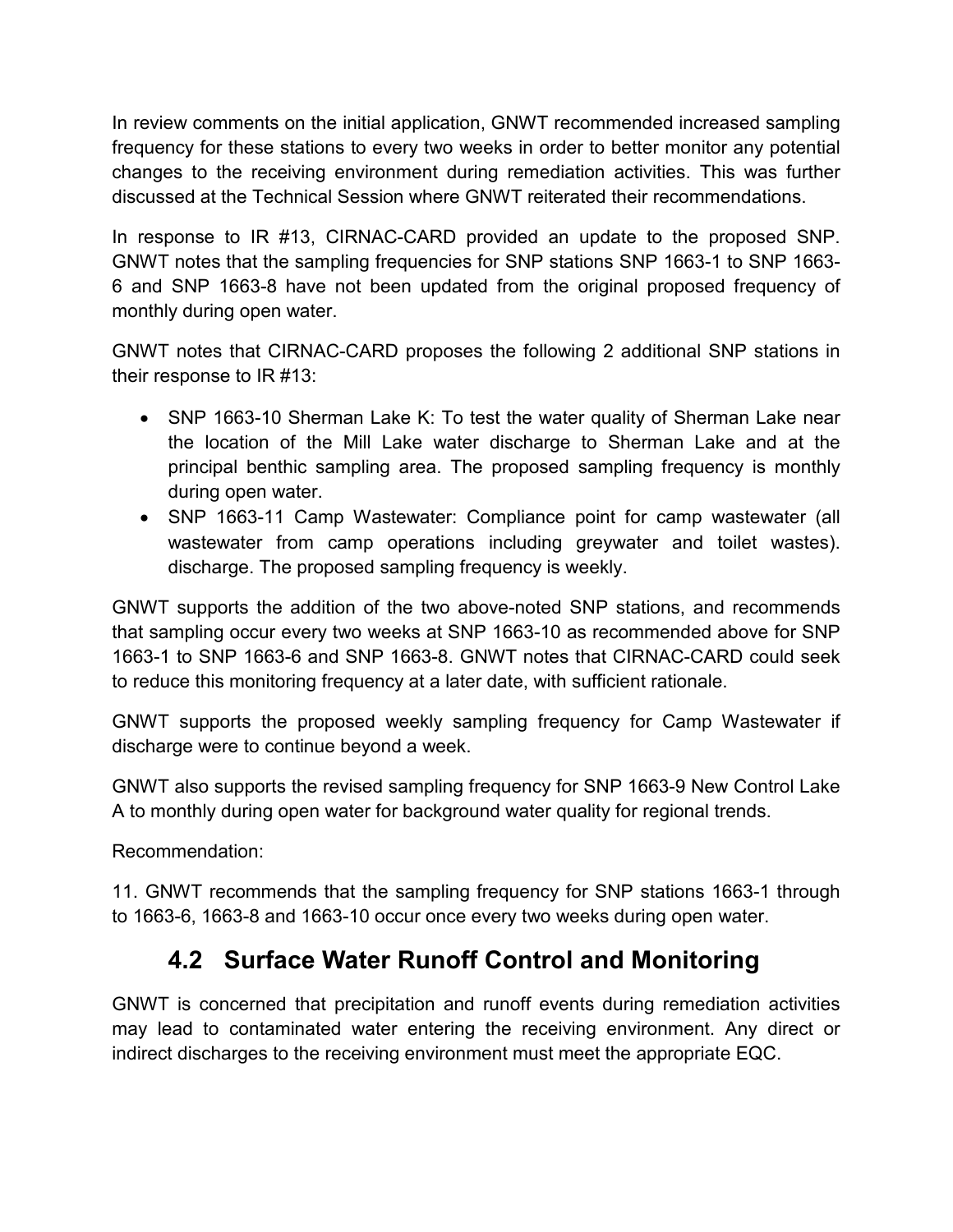CIRNAC-CARD's initial application states that "A drainage swale will be constructed into the bedrock and/or the residual clay lake bottom to provide surface drainage from the base of the former Mill Lake basin into Mill Creek." It also states that "The proposed remediation design is intended to minimize the ponding and accumulation of surface water in the Mill Lake basin by promoting continuous overland flow and drainage to the Mill Creek inlet and down-gradient to Sherman Lake." GNWT notes that these statements seem to imply that surface runoff will be directed to Mill Creek and Sherman Lake without any capture or treatment.

Discussion at the technical session about seepage and surface water runoff led to IR #5 for CIRNAC-CARD to "A) describe the feasibility of monitoring seepage and/or runoff" on site and "B) describe the management options for this seepage/runoff, if effects were identified in the receiving environment (i.e., at proposed SNP stations for monitor for potential effects of runoff/seepage)."

In response to IR #5, CIRNAC-CARD states that "no seepage has historically been identified through the course of several site visits/inspections since the early 2000s." It was also noted that "Flow from this area, if it occurs, will be directed to the Mill Lake basin and Mill Creek. Mill Creek has shown, since mine operation in the 1950s, that the natural peat soils in this creek have been able to attenuate metals concentrations from the Mill Lake outflow." GNWT notes that at minimum, the SNP program should include monitoring at the Mill Lake outflow to ensure that the natural peat soils are attenuating metals concentrations as expected, and that runoff water entering Sherman Lake meets EQC.

CIRNAC-CARD also states in response to IR #5 that the ability to monitor surface water runoff is complicated and that collection of runoff water would require someone to be at site during a precipitation event. GNWT notes that in order to prevent runoff from directly entering the receiving environment, CIRNAC-CARD should capture and/or direct runoff water to the Mill Lake or CDF area for collection and treatment prior to discharge to Sherman Lake.

GNWT notes that CIRNAC-CARD's response to IR #5 did not address part B of the IR. Management actions for seepage/runoff in the event of detected changes in the environment should be described in a surface water management plan submitted for review post-issuance of the Water Licence.

#### Recommendation:

12. GNWT recommends that CIRNAC-CARD capture and/or direct surface runoff to the Mill Lake or CDF area for collection and treatment prior to discharge to Sherman Lake.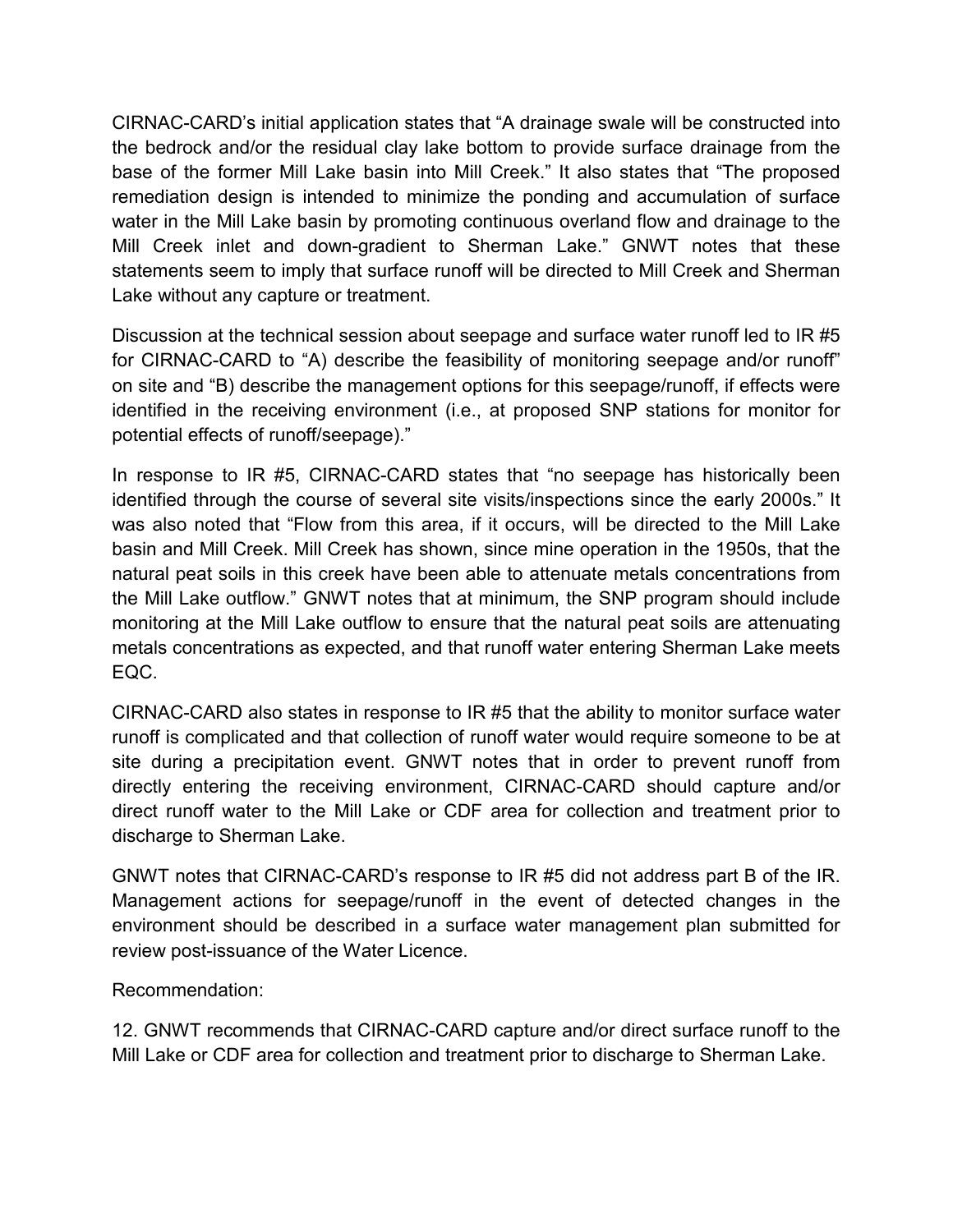13. GNWT recommends that if capture of surface runoff is not possible, the SNP program include a monitoring location at the Mill Lake outflow to monitor runoff entering Sherman Lake and ensure it meets EQC.

14. GNWT recommends that CIRNAC-CARD submit a Surface Water Management Plan post-issuance of the Water Licence.

# **4.3 Aquatic Effects Monitoring Program Required**

<span id="page-11-0"></span>GNWT notes that an Aquatic Effects Monitoring Program (AEMP) was not provided with the Water Licence Application for review. A draft AEMP was later submitted to the Board and provided to reviewers "For Information" on December 23, 2020. CIRNAC-CARD responded to several GNWT review comments by strictly referencing draft content of the AEMP, however this document is not officially part of CIRNAC-CARD's application, and therefore has not been reviewed as such.

At the technical session held January 26-28, 2021, GNWT offered to meet with CIRNAC-CARD to discuss the AEMP and provide input on the draft document in advance of baseline sampling to be conducted this coming open water season. As of the writing of this intervention, CIRNAC-CARD has not reached out to request this meeting.

Recommendation:

15. GNWT recommends that the AEMP be submitted to the Board post-issuance of the Water Licence for review and approval.

#### <span id="page-11-1"></span>**5.0 Geochemical Characterization of Bedrock**

In response to GNWT review comments on CIRNAC-CARD's response to IR #21, CIRNAC-CARD stated that "Environmental analyses completed on bedrock samples collected to-date has not identified Potentially Acid Generating (PAG) rock. Additional bedrock sampling and analysis will occur in 2021 to confirm past findings." GNWT notes that the planned additional bedrock sampling should be described in the Quarry Management Plan.

Additionally, CIRNAC-CARD stated that "If identified, PAG rock would be used within the CDF footprint and capped with a synthetic liner and non-PAG rock." Details on the management and disposal of any PAG material should also be described in the Quarry Management Plan.

Recommendation: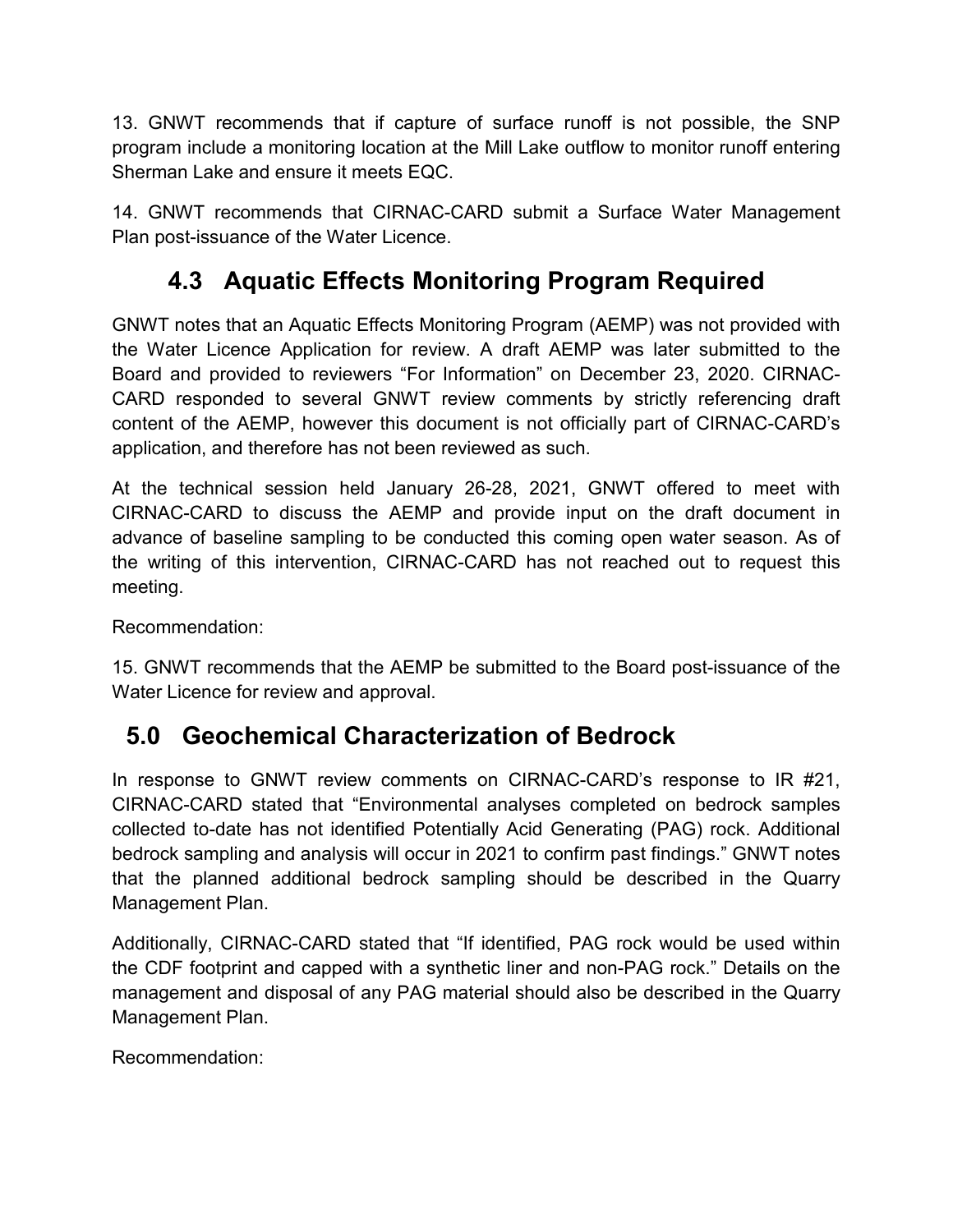16. GNWT recommends that geochemical criteria for defining PAG material, as well as a bedrock geochemistry monitoring plan be outlined in the Quarry Management Plan, to be submitted post-issuance of the Water Licence for review and approval of the Board.

# <span id="page-12-0"></span>**6.0 Sediment and Erosion Control Plan**

# **6.1 TSS Response Framework**

<span id="page-12-1"></span>In review comments submitted on the initial application, GNWT commented on action level exceedances in the SECP. CIRNAC responded that responses will depend on the sedimentation event. At the Technical Session, GNWT noted that a general response framework should be developed in advance of an action level exceedance, so that timely, mitigation responses are possible, rather than reactionary responses once a sedimentation event has occurred, potentially leading to delays in response. CIRNAC-CARD was agreeable to this suggestion.

Recommendation:

17. GNWT recommends that CIRNAC-CARD develop a general response framework for action level exceedances as part of the SECP.

### **6.2 TSS versus Turbidity Curve**

<span id="page-12-2"></span>CIRNAC-CARD noted at the Technical Session that they intend to measure TSS with a field meter that can measure TSS in real time. GNWT supports the use of new technologies and equipment but is not aware of the TSS field meter and its functionality/calibration/maintenance requirements. Because of this the GNWT supports CIRNAC-CARD developing a TSS/turbidity curve that can be used to convert field measured turbidity readings to TSS values as an alternative and backup.

Recommendation:

18. GNWT supports the use of technologies that are available such as a field meter for TSS measurements, but also recommends that a site-specific TSS/turbidity curve be developed as a backup method of determining TSS in the event that the field meter malfunctions or becomes unreliable.

#### <span id="page-12-3"></span>**6.3 Total Metals Water Quality Sampling during Sedimentation Events**

At the Technical Session, GNWT followed up on CIRNAC-CARD's response to review comment GNWT-32, and asked if CIRNAC-CARD would be willing to sample for total metals in the event that a turbidity and/or TSS action level were exceeded, signifying a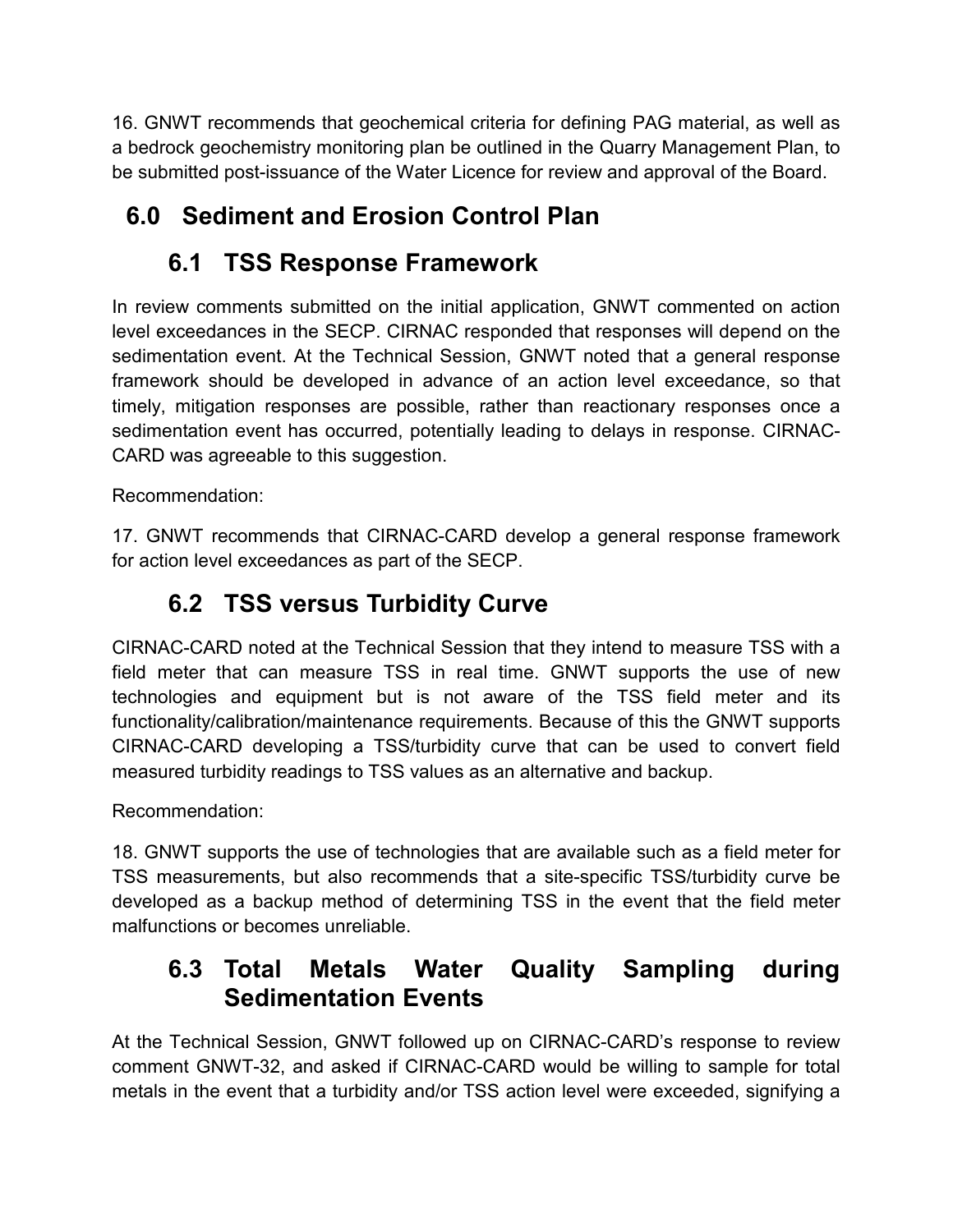sedimentation event. GNWT also suggested that this sampling could be described in the response framework developed for the SECP. CIRNAC-CARD noted that they would consider this when developing a response framework for the SECP.

Recommendation:

19. GNWT recommends that the Board include water quality sampling for total metals (in EQC). This would be valuable in the event of a turbidity and/or TSS action level exceedance.

#### <span id="page-13-0"></span>**7.0 In-Water Construction**

CIRNAC-CARD received both IR #4 and IR #19 from the Board in order to clarify if they are requesting consideration of in-water construction as part of the scope of its Application. Although dock expansion in Sherman Lake involves "anchoring the dock to the bottom of the lake with the piling", CIRNAC-CARD does not consider dock construction "in-water construction". GNWT notes that the Mackenzie Valley Land and Water Board Standard Water Licence Conditions include the definition of Construction as "any activities undertaken during any phase of the Project to construct or build any structures, facilities or components of, or associated with, the development of the Project."

In response to WLWB comment #2 on CIRNAC-CARD's response to IR #19, CIRNAC-CARD stated that "the Board's definition is sufficiently broad that it is recognized that this work could meet the definition. Regardless of whether it is or is not considered part of the proceedings, the expansion of the dock would have no impact on the aquatic environment and mitigative measures are not proposed for the installation or removal."

GNWT notes that CIRNAC-CARD has clearly stated that the "anchoring of the dock to the bottom of the lake with the piling" will be occurring. GNWT is of the opinion that inwater construction for the expansion of the dock considered as part of this proceeding and that CIRNAC-CARD describe potential impacts and mitigations.

Recommendation:

20. GNWT recommends that in-water construction for dock expansion be included in the scope of this project, and considered as part of the proceedings.

21. GNWT recommends that prior to dock expansion, CIRNAC-CARD include a description of potential impacts of the dock expansion and associated mitigations for review and approval in the SECP.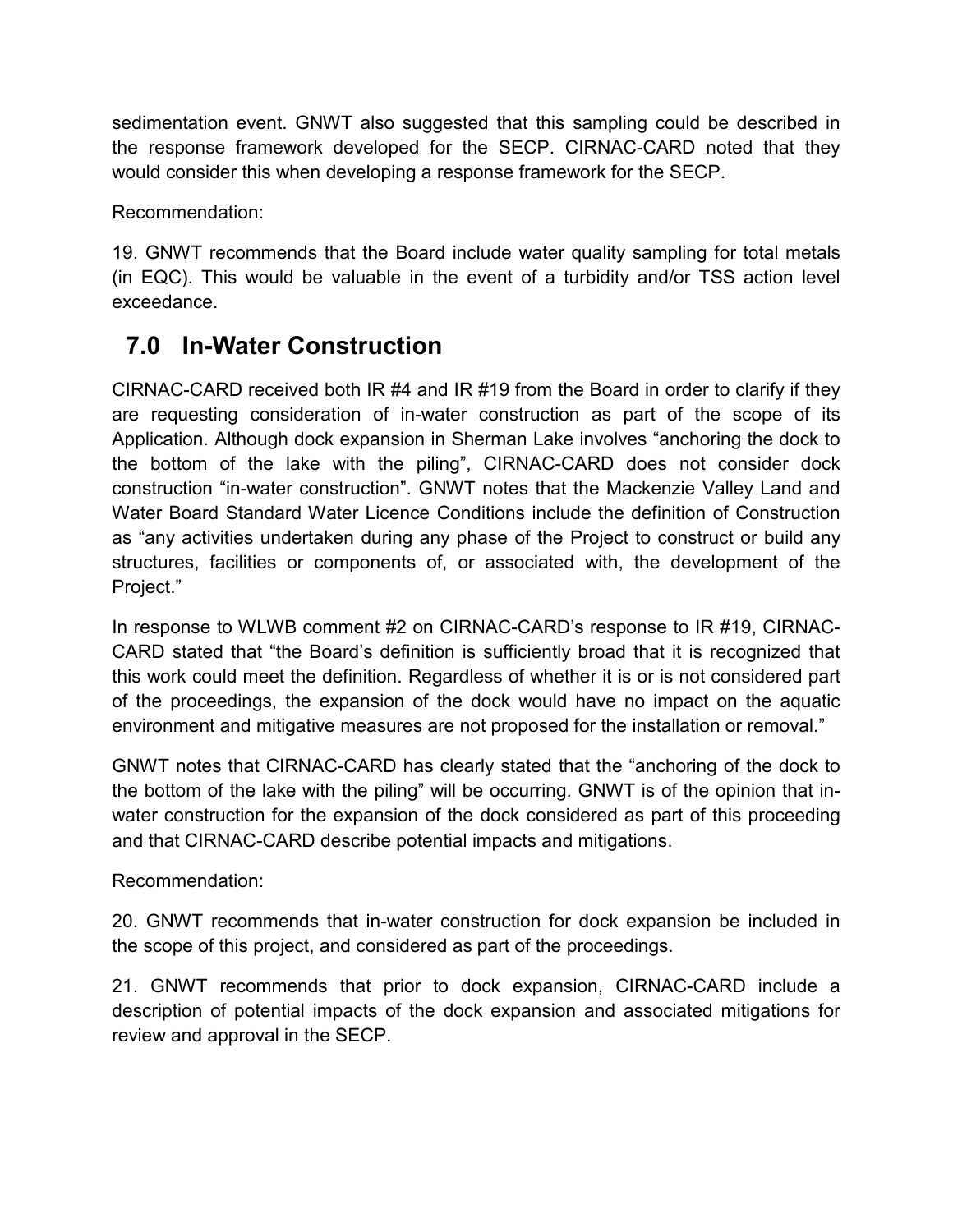#### <span id="page-14-0"></span>**8.0 Closure Criteria**

In response to IR #8, CIRNAC-CARD has made progress in developing measurable closure criteria, however GNWT believes further refinement is needed for several criteria to ensure they are clear and measurable. IR #8 was for CIRNAC-CARD "To propose an update to Appendix C Table C1 of the Closure and Reclamation Plan/Remedial Action Plan for Rayrock Remediation Project Closure Objectives and Criteria that proposes measurable criteria that will be used to evaluate success of remediation activities in accordance with the Boards' Closure Guidelines."

GNWT outlines the following criteria as examples to support the need for further refinement. Several proposed closure criteria (criteria 2-1, 2-4, 2-5, 2-6, 2-7 and 2-8) are to "…reduce exposure of humans and aquatic and terrestrial receptors to contaminants". The extent to which a reduction in exposure is acceptable is not clear and therefore not measurable. For example:

- Criterion 2-3 outlines that "Water treatment process wastes are disposed of in a controlled manner, so they are not, and will not become, a source of environmental contamination." It is unclear how CIRNAC-CARD will measure that the waste is not and will not become a source of environmental contamination.
- Criterion 2-10 identifies quarrying regulations and guidelines. It is not clear which specific regulations and guidelines this is in reference to and therefore they cannot be evaluated for acceptability.
- Criterion 2-12 outlines that "Remediated areas are designed and constructed to promote positive drainage and resist erosion, including targeted revegetation with native species". However, a monitoring component is not proposed to identify the presence of erosion.
- Criterion 2-13 outlines that "Remediated areas are not, and will not become, a source of environmental contamination" and identifies the SNP and AEMP as monitoring components. GNWT notes this is an example where the SNP and AEMP should be included as closure criteria.
- Criterion 4-1 is proposed to "Minimize long term maintenance requirements by selecting remedial options that are lower in maintenance, lower in long-term costs and have a low probability of failure." It is unclear how an option will be selected if not all of the criteria listed can be met. For example, it is unclear how an option with low maintenance and low probability of failure but high cost would be compared to an option with low cost but high maintenance and high probability of failure.

In addition, several proposed criteria lack a temporal component to identify when a closure criterion has met the closure objective, as recommended in the Closure